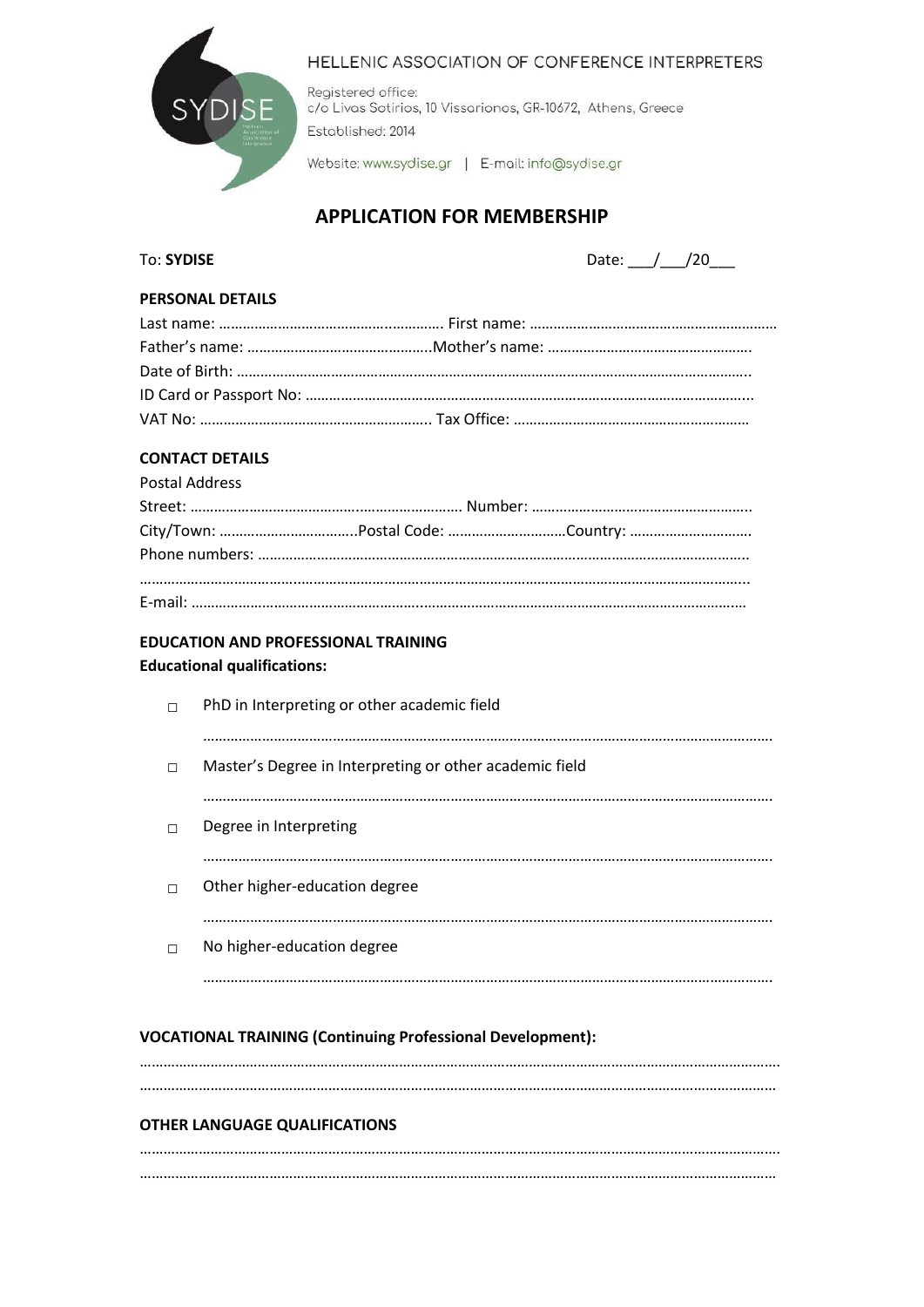

## HELLENIC ASSOCIATION OF CONFERENCE INTERPRETERS

Registered office: c/o Livas Sotirios, 10 Vissarionos, GR-10672, Athens, Greece Established: 2014

Website: www.sydise.gr | E-mail: info@sydise.gr

# **EMPLOYMENT Employment status:**

| $\Box$ | Self-employed                                                                   |
|--------|---------------------------------------------------------------------------------|
|        | Registration with Tax Authorities for commencement of activity in the field of: |
|        |                                                                                 |
|        | Other<br>Specify:                                                               |

## **Language combinations:**

Number of days of work in the field of conference interpreting (consecutive/whispering and simultaneous interpreting): ………………………………………………………………………………………………..

## **DOCUMENTS ATTACHED (PHOTOCOPIES)**

| 1) | <b>BRIEF CV</b>                                               |  |
|----|---------------------------------------------------------------|--|
|    | 2) ID CARD OR PASSPORT                                        |  |
|    | 3) EDUCATIONAL QUALIFICATIONS                                 |  |
|    | 4) PROOF OF COMMENCEMENT OF ACTIVITY <sup>1</sup>             |  |
|    | 5) LIST OF DAYS OF WORK                                       |  |
| 6) | <b>PROOF OF PROVISION OF INTERRETING SERVICES<sup>2</sup></b> |  |
|    |                                                               |  |

<sup>&</sup>lt;sup>1</sup> You may provide a copy of your commencement of activity from your personal account on the GSIS system (gsis.gr) by printing the information contained under the section "Business Data".

<sup>&</sup>lt;sup>2</sup> Please provide copies of invoices after deleting client details and amounts.